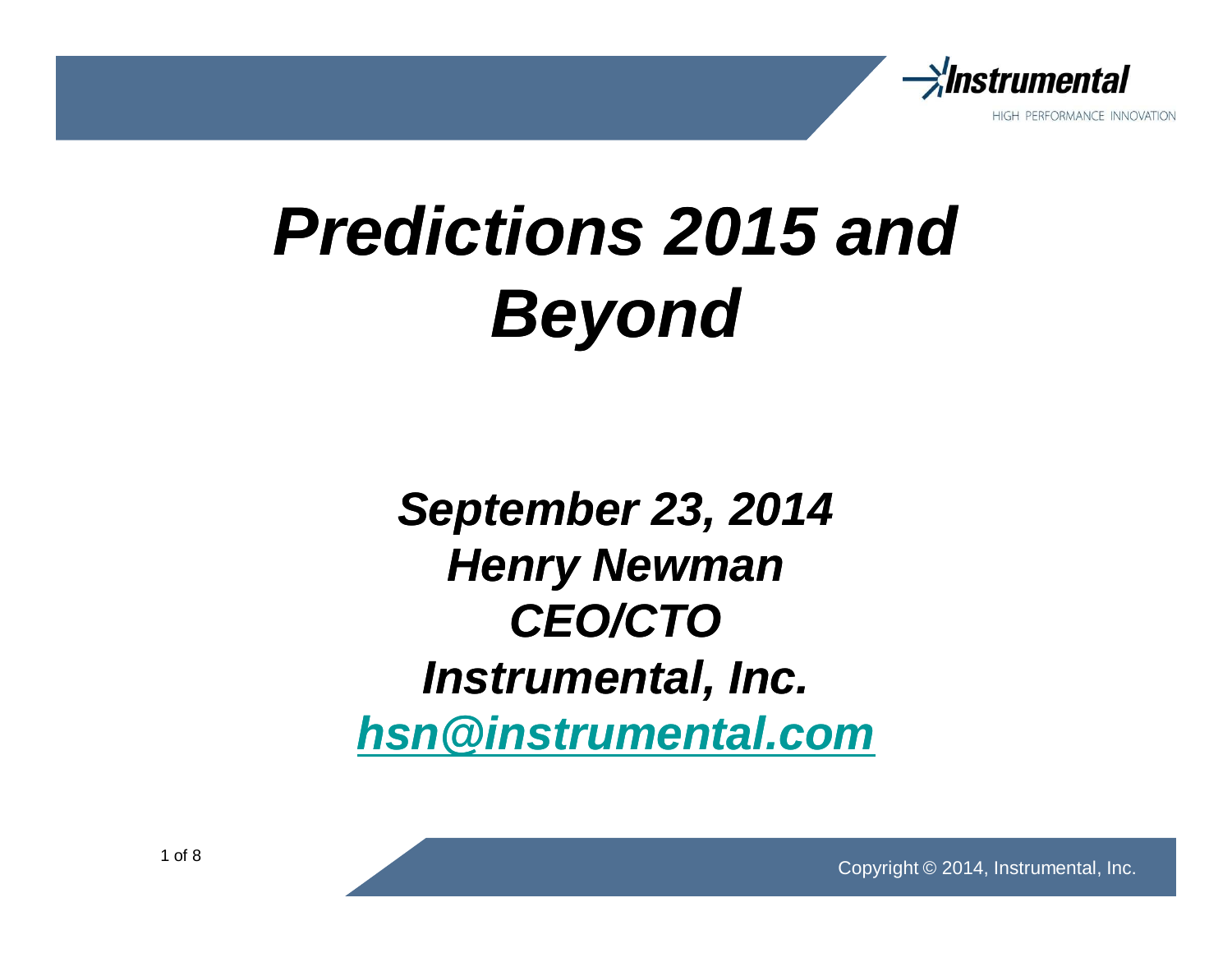

### **2015 Predictions**

### **This is pretty easy**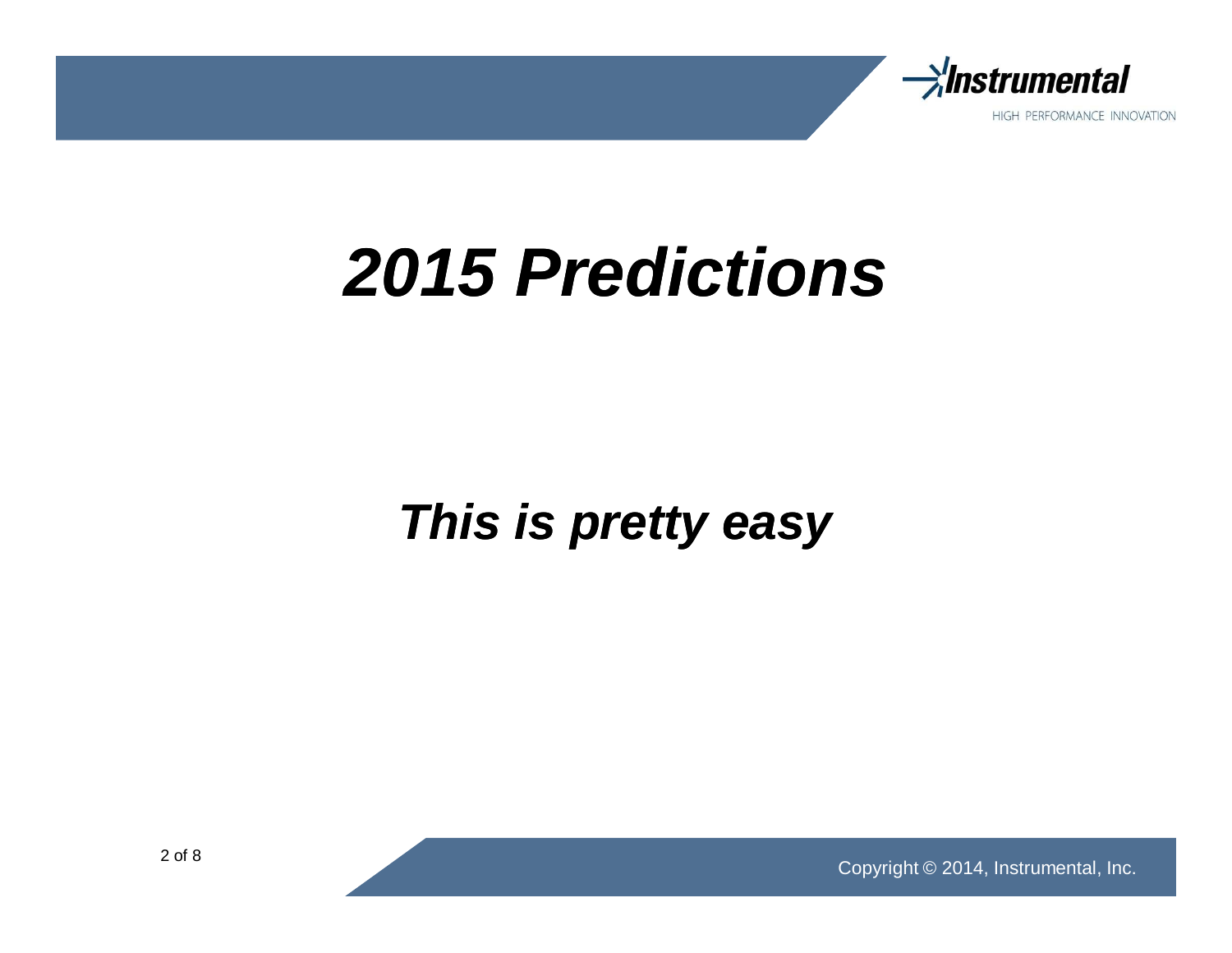#### **Prediction by end of 2015**



- PCIe (Peripheral Component Interconnect Express) 4 will be delayed again to late 2016
- Larger disk drives ensure vendors rethink their controller design
- Hardware RAID (redundant array of independent disks) will be on life support
	- RAID will be done in software like Linux MD RAID stack
- Fewer SSD companies than we have today
	- Likely down to really 4 to 6 paralleling disk companies in the 1980/90s
- People will again begin thinking about performance issues as was done in the late 1980s through middle of the 1990s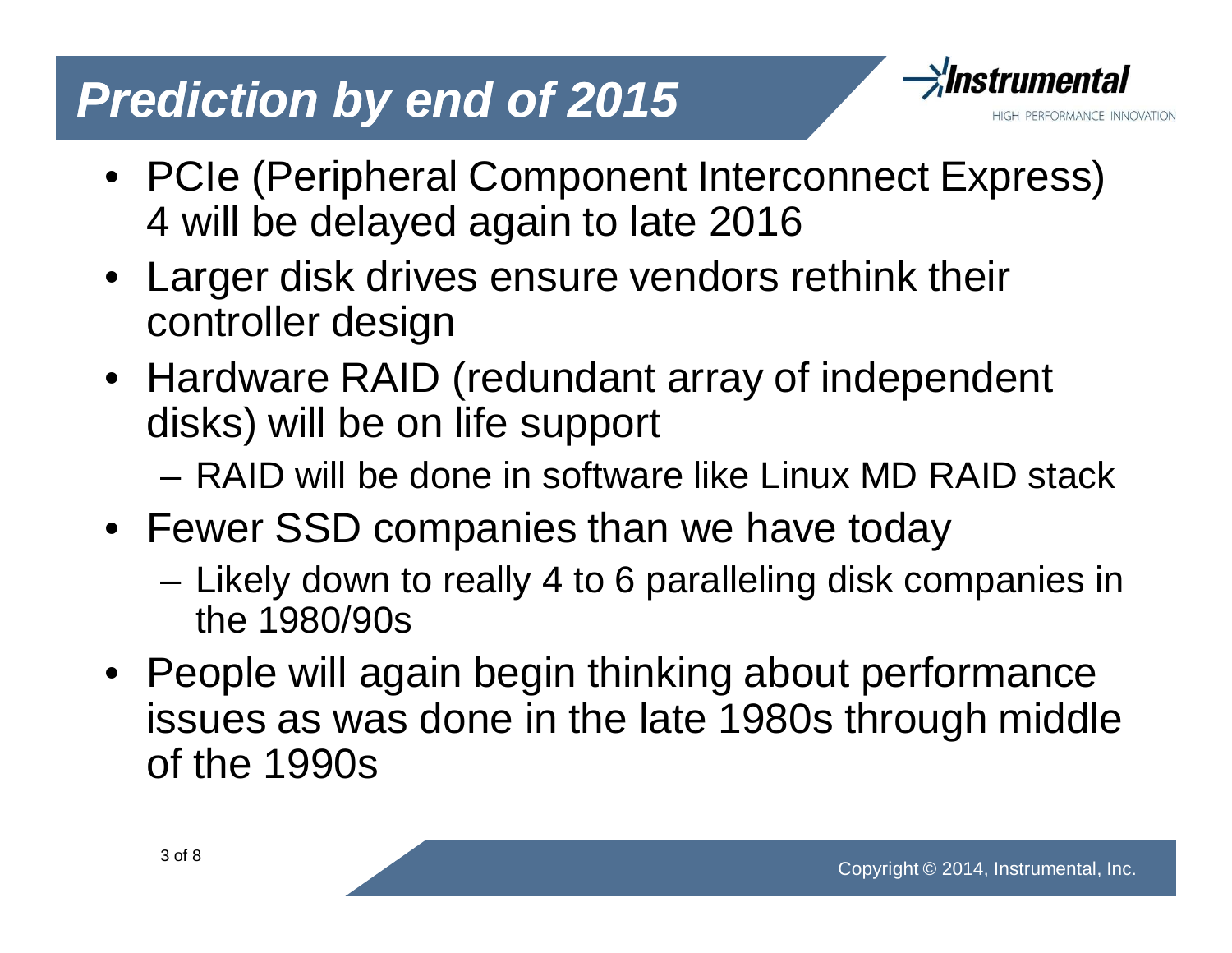

## **2016-2018 Predictions**

**A bit harder**

Copyright © 2014, Instrumental, Inc.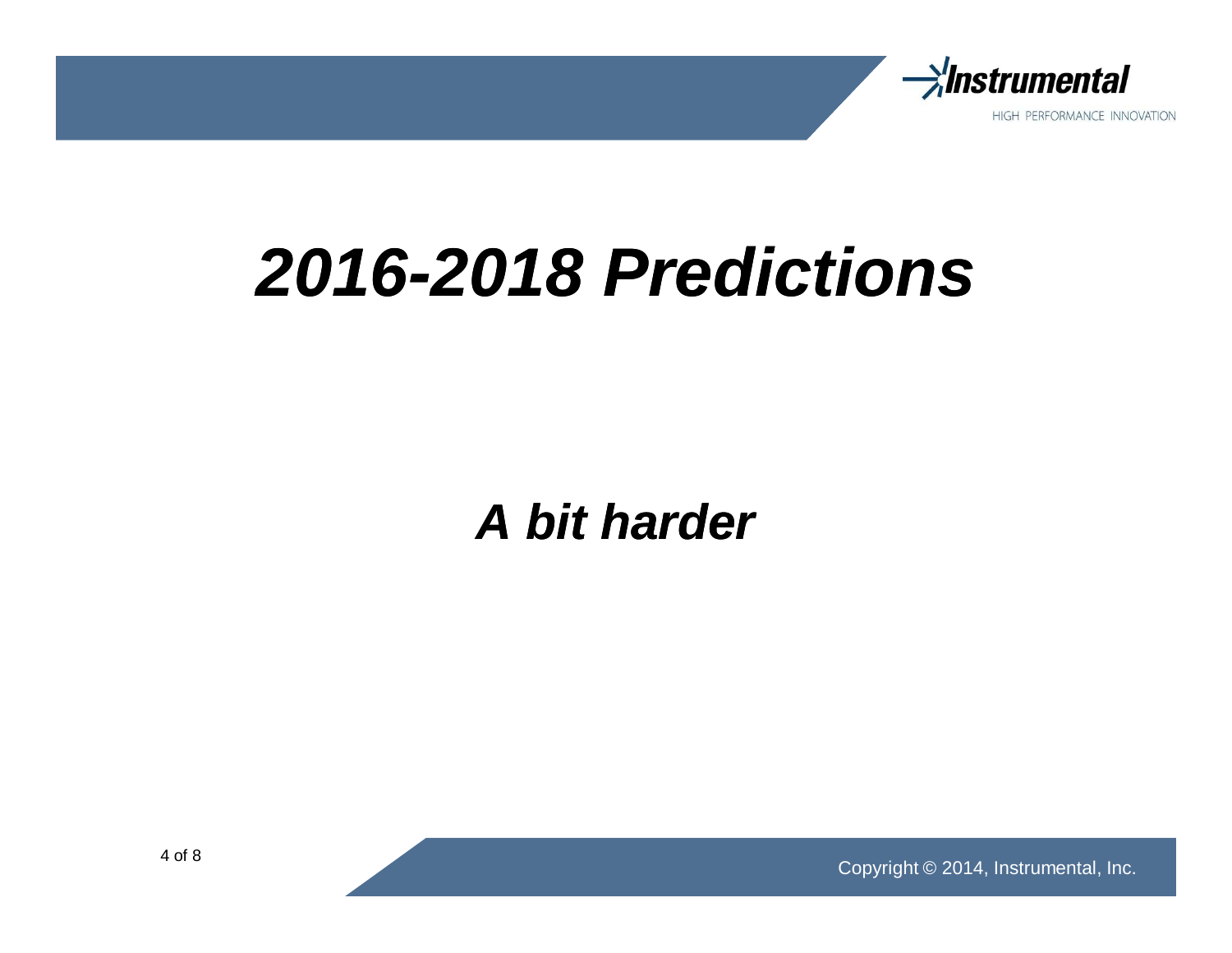#### **Prediction by end of 2018**



- Resource allocation and management of nonvolatile memories will be in development with some initial releases in Linux and MS Windows
- World will look like late 1990s with competing interfaces out of servers
	- PCIe and others or new interfaces
- Storage eco-system will be changing significantly with changes to both software stack and technologies (from primary storage to archive)
	- Vague statement but that is about all I want to say about the types of hardware that will be available storing data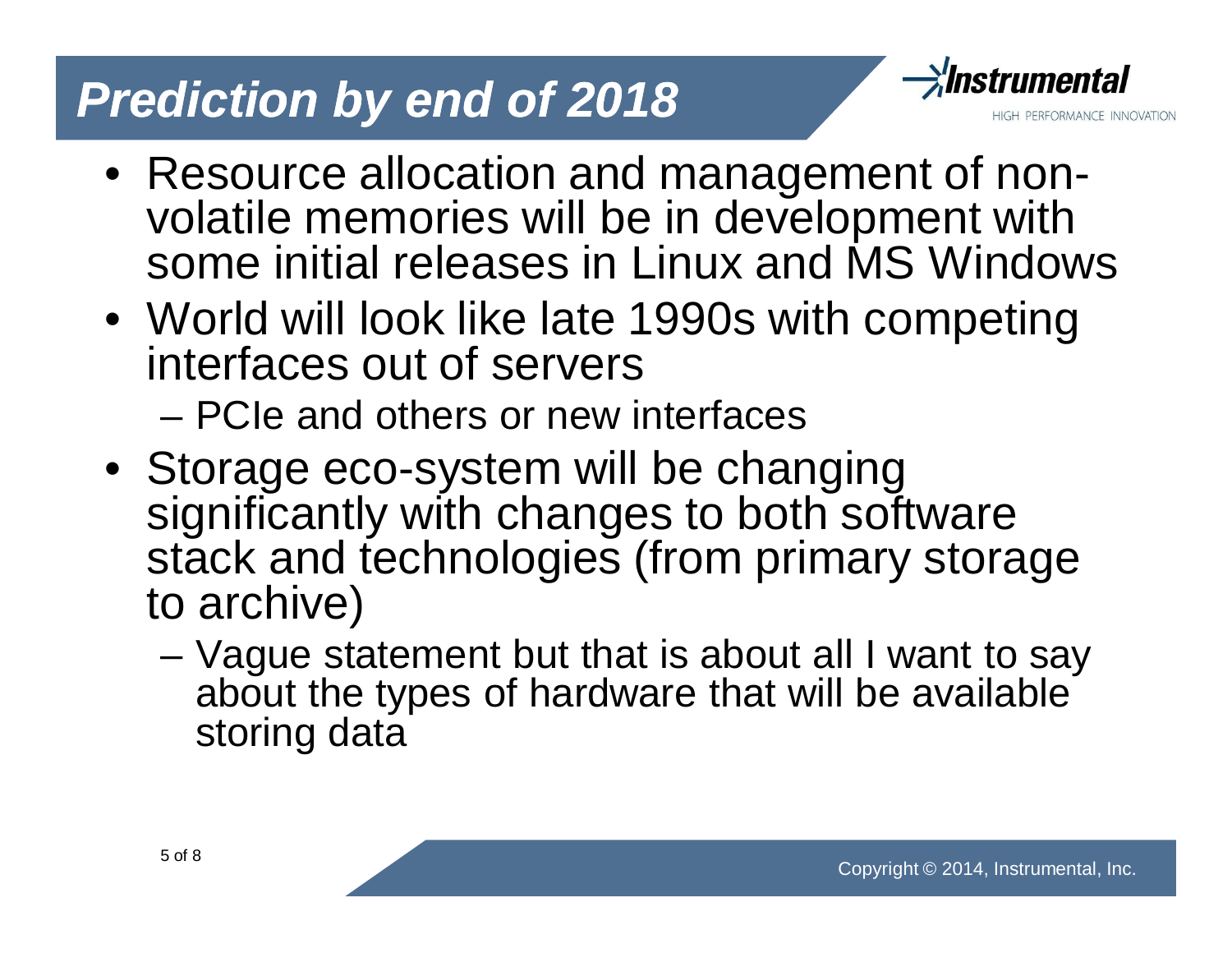

## **Beyond 2018**

#### **Now it gets interesting**

Copyright © 2014, Instrumental, Inc.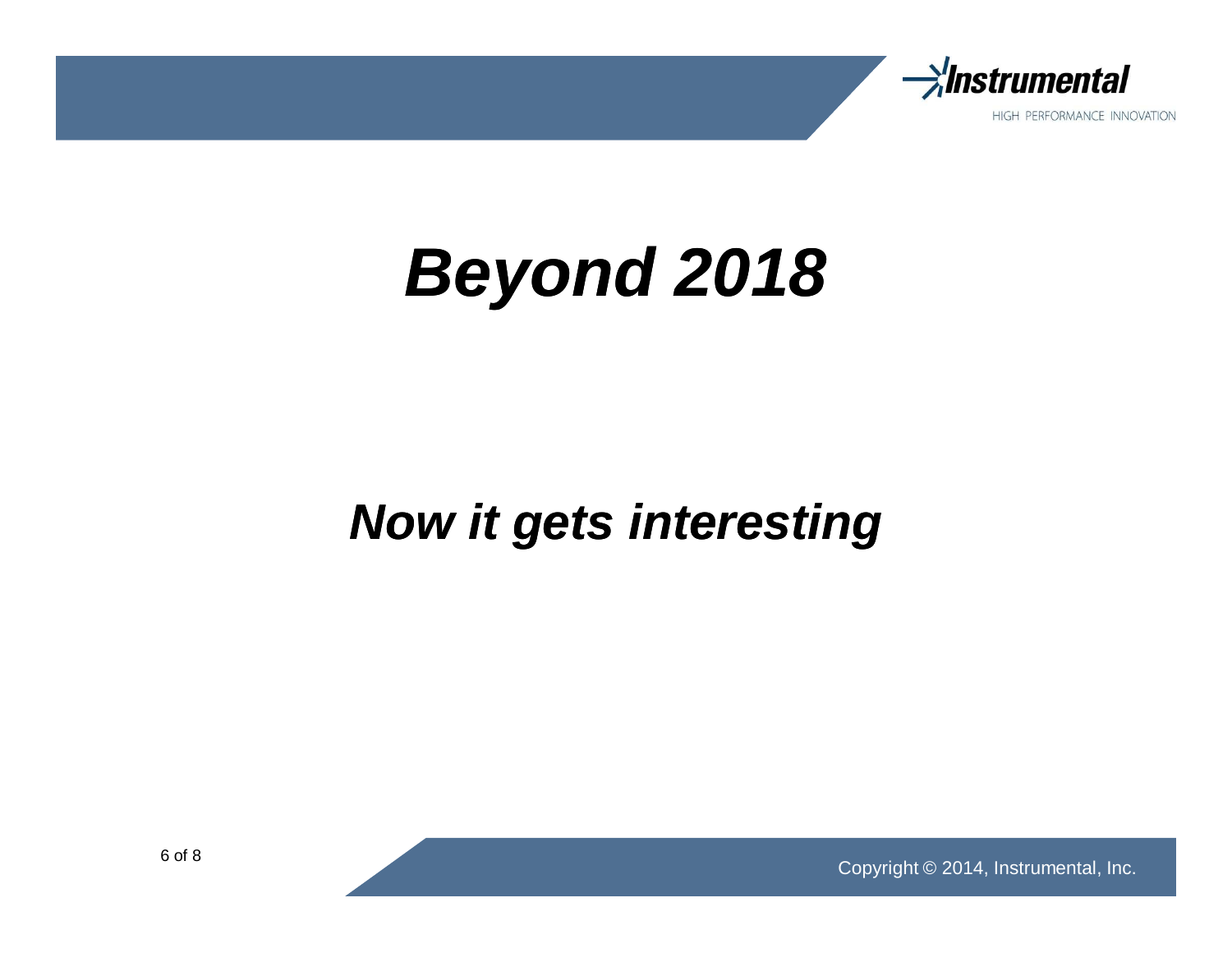#### **Prediction 1: PCIe**



- PCIe future development will be gone by 2020
	- Intel controls PCIe and is coming out with a new interconnect
		- http://newsroom.intel.com/community/intel\_newsroo m/blog/2014/06/23/intel-re-architects-thefundamental-building-block-for-high-performancecomputing
		- http://www.scientificcomputing.com/blogs/2014/06/int els-new-omni-scale-fabric-platform-taking-i/ointerconnect-challenges-extreme-scale-hpc
- This is disruptive given PCIe has been the bus of choice for almost 20 years